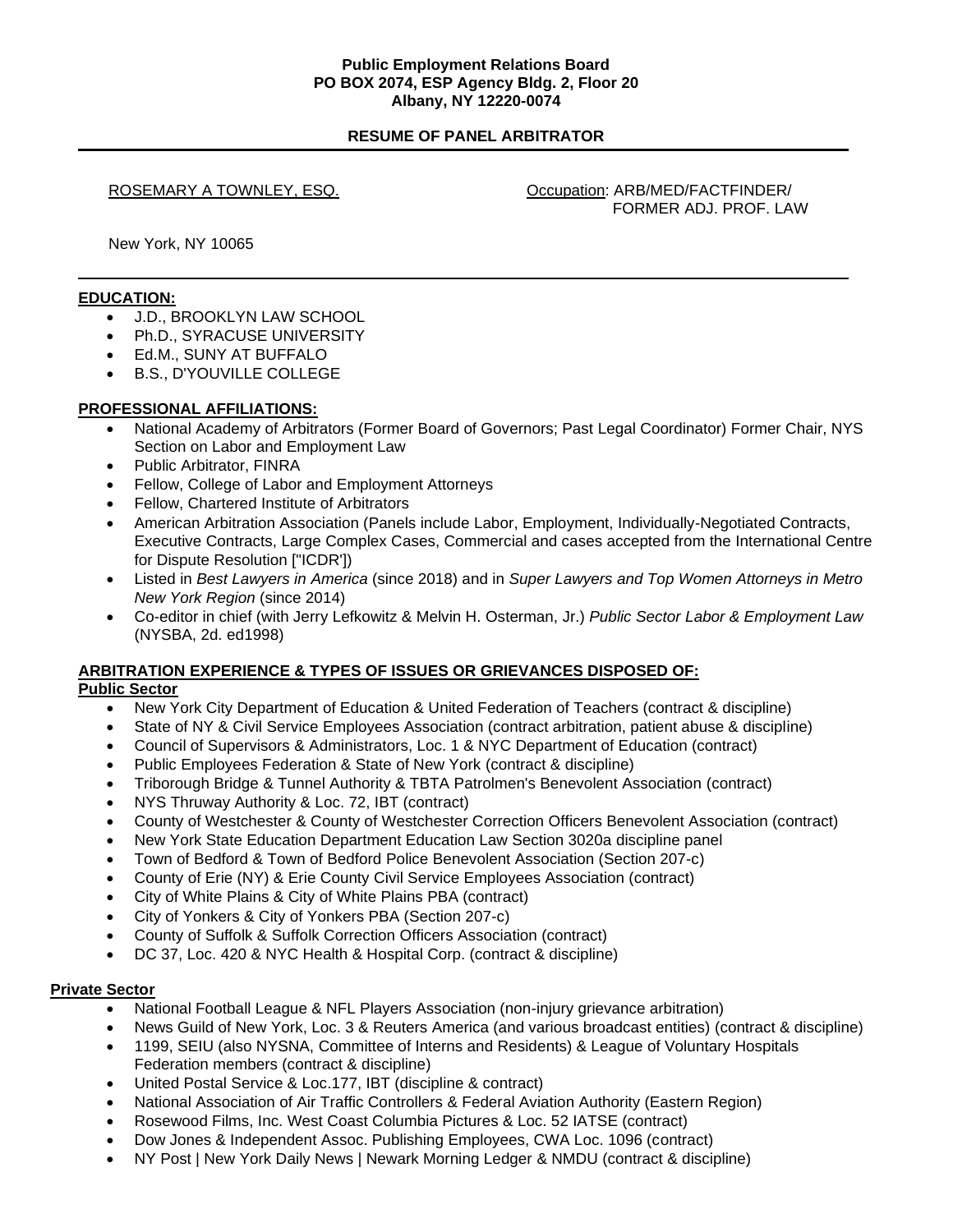- Anheuser-Busch Brewery & Loc. 838 IBT (contract)
- Loc. 100, HERE & various restaurants, NYC (contract & discipline)
- Consolidated Edison & Local 1-2, Utility Workers of America (contract & discipline)
- Oil, Chemical & Atomic Workers, Int'l, Loc. 8-406 & Ingredient Technologies (contract)
- UFCW, Loc. 174 & Industrial Steel Equipment (and various other plants) (contract)
- United Transportation Union, Loc. 1589 & HAML Corp. of New Brunswick (NJ) (contract)

# **ISSUES**

- Arbitrability
- Comparability/ability to pay/hazards of employments/public interest
- **Expert Opinion**
- Drug & Alcohol testing
- **Subcontracting**
- **Seniority**
- Union security clauses
- Job & Classification Control
- Management Rights
- Statutory discrimination rights
- Workplace rules
- Discipline & Discharge
- **Transfers**
- Employee Rights & Benefits
- Custom & Past Practice
- Safety & Health
- Evidentiary issues
- Parol evidence

# **INTEREST ARBITRATION**

- Shawungunk & Shawungunk Police Benefit Association (2001)
- Greenville Fire District & Greenville UFFA (2001)
- Village of Tuckahoe & Tuckahoe Police Benevolent Association (2002)
- County of Suffolk & Suffolk County Detectives Association (2005)
- Village of Pelham/Pelham Police Benevolent Association (2006)

# **FACT FINDING & MEDIATION EXPERIENCE:**

Fact-finding:

- United Federation of Teachers & New York City Board of Education
- Cold Spring Harbor School District & Cold Spring Harbor Teachers Association
- City of White Plains School District & City of White Plains Teachers Association
- Mineola School District & Mineola Teachers Association

Mediation:

• Various public-school districts and private sector matters

# **OTHER RELEVANT OR EQUIVALENT EXPERIENCE:**

- Former Adjunct Professor of Law, St. John's University School of Law, Fall 1997
- Director Labor Relations & Personnel, Ardsley Union Free School District, 1980-84
- Employee Relations Specialist, NYS Office of Court Administration, 1979-80
- Associate, Employee Relations/Business Management, NYS Education Department, 1978-79
- Member-at-Large, Vice-President, City of Buffalo Board of Education, 1974-76

**PER DIEM FEE:** \$3200 **ADJOURNMENT FEE:** \$3200 within 28 calendar days of hearing date including day of hearing

# **SIGNED AND SUBMITTED BY ARBITRATOR TOWNLEY ON April 14, 2020**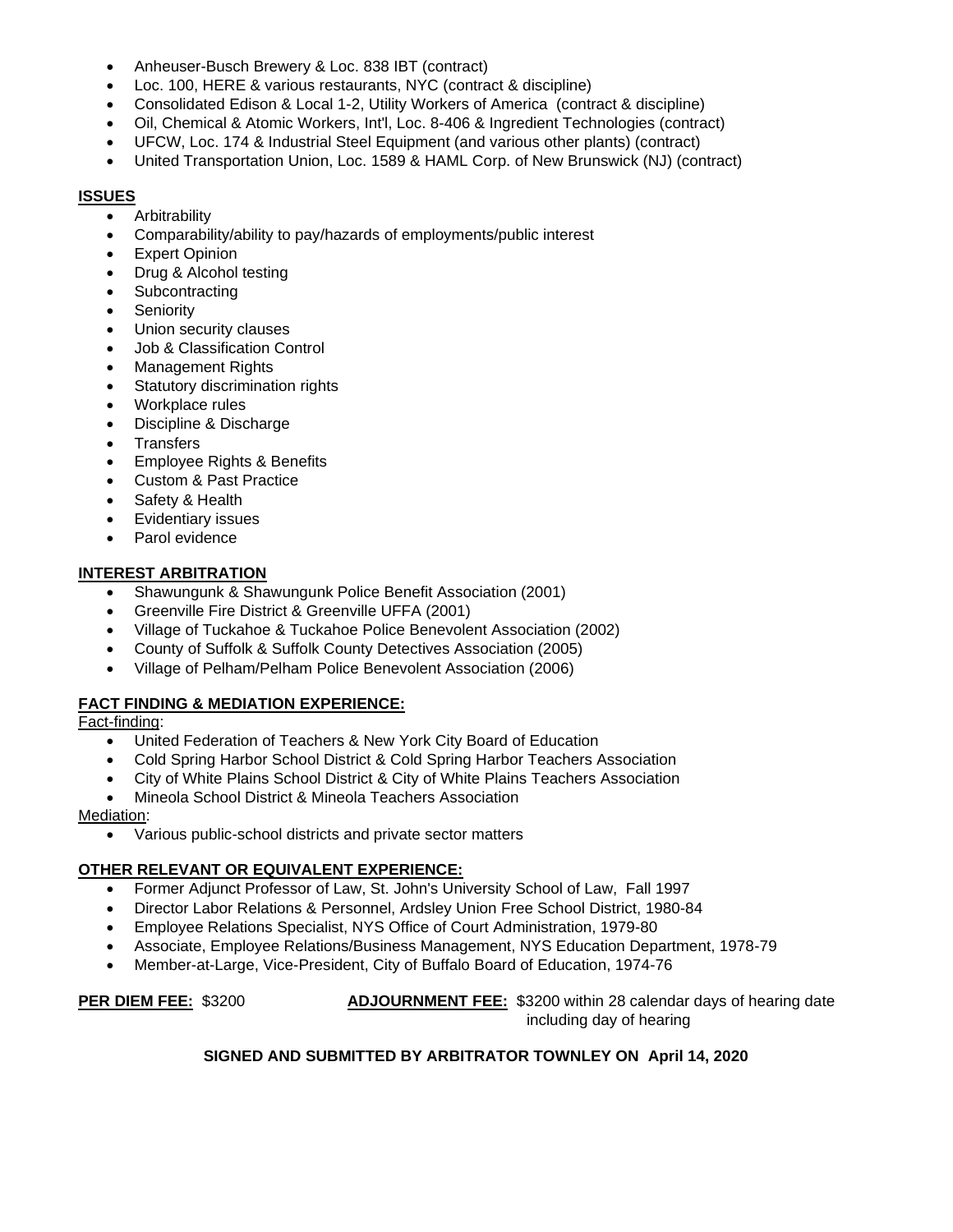## **Public Employment Relations Board PO BOX 2074, ESP, Bldg.2, Floor 20 Albany, NY 12220-0074**

# **BILLING DISCLOSURE STATEMENT**

## ARBITRATOR'S NAME: **ROSEMARY A TOWNLEY**

The following is a description of my fees and expenses:

## A) HEARING TIME.

(1) My per diem is **\$3200** for each day or any part thereof spent hearing a case.

(2) If a hearing day exceeds \_\_**7- 1/2**\_ hours, I charge:

\_\_\_\_\_ a second full per diem \_\_**X**\_\_ a prorated per diem

\_\_\_\_ no additional charge \_\_\_\_\_\_\_ other (describe)

(3) Additional comments:

B) STUDY TIME.

(1) I charge **\$3200** for each day OR ANY PART THEREOF spent in REVIEW OF THE RECORD AND preparation of the opinion and award.

(2) This charge X will will not be prorated for partial days devoted to such preparation.

(3) Additional comments:

# C) TRAVEL TIME AND EXPENSES.

(1) When travel time plus hearing time exceeds \_\_\_\_\_ hours in a calendar day:

\_ **\_** Not applicable (no additional charge)

\_\_**X**\_\_ I charge as follows (describe): WHEN THE SCHEDULED HEARING DAY REQUIRES AN OVERNIGHT STAY, I WILL CHARGE 1/2 DAY TRAVEL TIME. WHEN ACTUAL TRAVEL TIME EXCEEDS FOUR HOURS ROUND TRIP, 1/2 DAY OF TRAVEL WILL BE BILLED.

(2) I charge for actual, travel-related expenses incurred in connection with the case \_**X**\_\_YES \_\_\_\_ NO.

Where appropriate, a mileage charge for auto travel will be billed at:

**X** Prevailing IRS rate **\_\_\_\_** Other (describe):

(3) When the scheduled hearing day(s) requires an overnight stay:

\_\_\_\_ There is no charge, other than for lodging and subsistence.

\_\_**X**\_ I charge as follows (describe): THE PARTIES WILL REIMBURSE ALL EXPENSES FOR TRAVEL AND SUBSISTENCE INCURRED IN CONNECTION WITH THE CASE.

(4) Additional Comments: